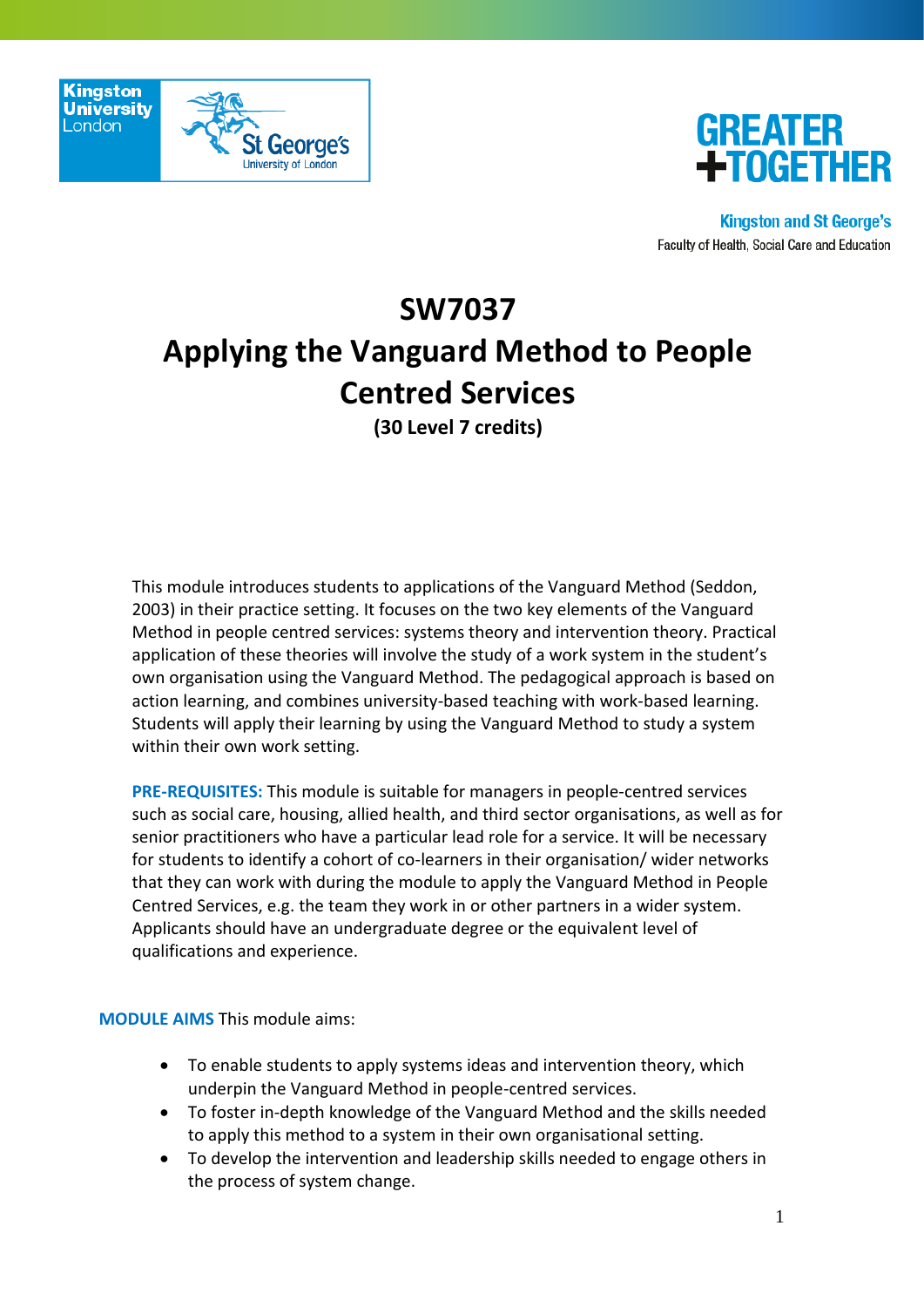



**MODULE LEARNING OUTCOMES** On successful completion of the module, students will be able to:

- Critically apply systems theory, intervention theory and management theory underlying the Vanguard Method.
- Analyse demand data and understand what matters to the users of services.
- Evaluate the performance and capability of a system by understanding 'how the work works': mapping flow, identifying value work, and studying system conditions.
- Establish the basis for system redesign by defining purpose, setting out operating principles, and developing appropriate measures
- Appraise their own experience as managers applying the Vanguard Method in their organisations.

## **CURRICULUM CONTENT**

A range of learning sessions will be available for the students to select from in a negotiated programme to assist them to meet their learning outcomes, including sessions focussing on:

- Introduction to the Vanguard Method: systems theory and intervention theory.
- Analysing demand data and understanding what matters to service users: system archetypes, 'what matters' conversations
- Examining capability, mapping flow, mapping cases, studying system conditions, using capability charts, identifying value work, and understanding the relationship between purpose and measures,
- Establishing the basis for redesign: revisiting purpose, establishing new operating principles, and developing appropriate measures
- Developing intervention skills: applying Egan's model of 'the Skilled Helper' in order to enable others to analyse their problems and develop action strategies.

| <b>Week</b>            | <b>Session and Topic</b>       | <b>Date</b> | <b>Room</b> |
|------------------------|--------------------------------|-------------|-------------|
| Week 1                 | Session 1. Introduction and    | <b>TBC</b>  | <b>TBC</b>  |
|                        | overview.                      |             |             |
| Introduction to the    | Session 2. Systems thinking in | TBC         | <b>TBC</b>  |
| <b>Vanguard Method</b> | people-centred services.       |             |             |
|                        | Session 3. Intervention theory | TBC         | <b>TBC</b>  |
|                        | and leading change.            |             |             |

# **TIMETABLE (all sessions 9.00 – 16.00 unless otherwise stated)**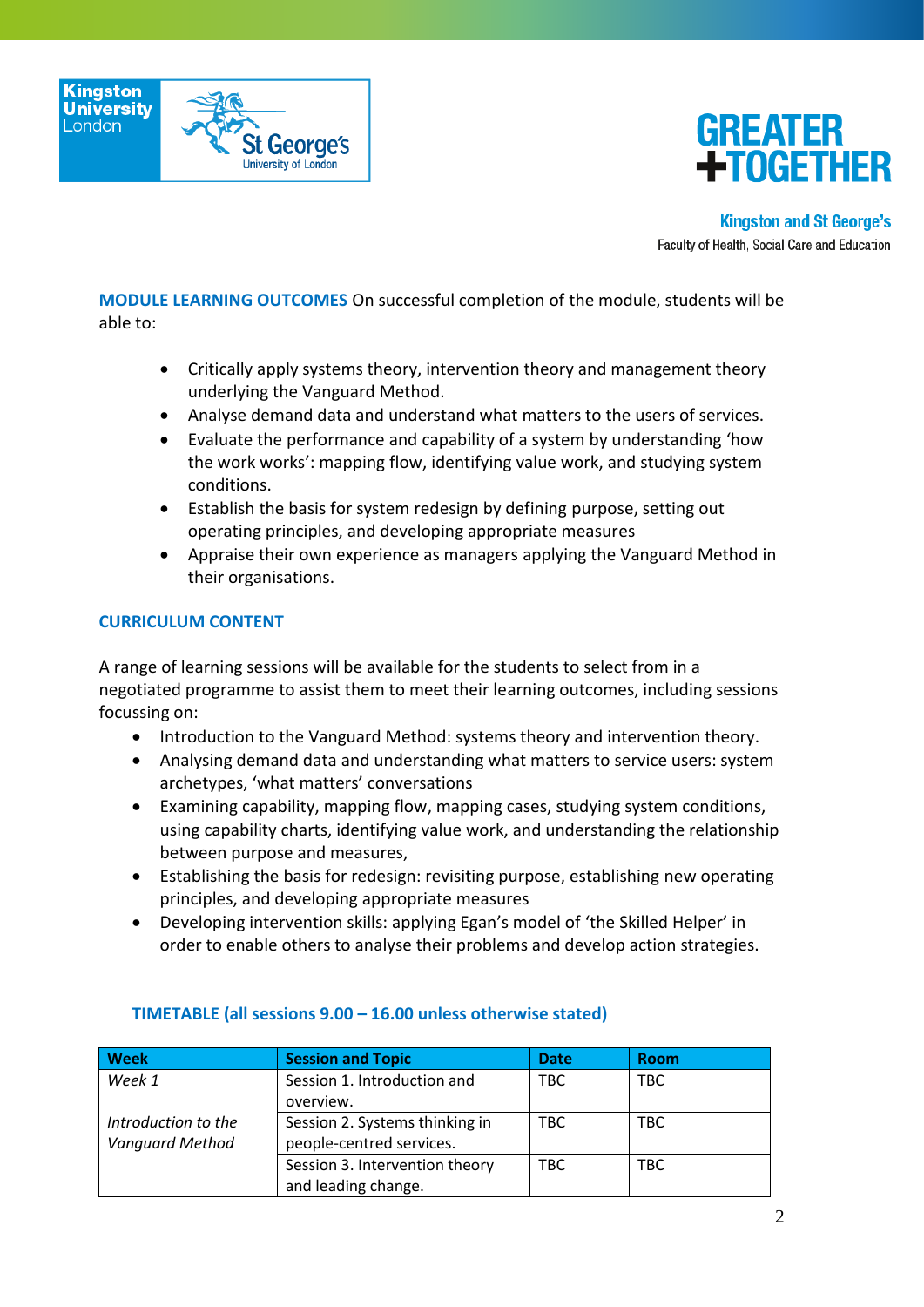



#### **Kingston and St George's**

Faculty of Health, Social Care and Education

| Week 2                    | Session 4. Failure demand and      | Dates and venues to be |
|---------------------------|------------------------------------|------------------------|
| Understanding and         | understanding 'what matters'       | confirmed.             |
| analysing demand          | Session 5. Mapping processes and   |                        |
|                           | developing intervention skills     |                        |
| Week 3                    | Session 6. Mapping flow through    |                        |
| <b>Exploring flow and</b> | chronologies and case histories    |                        |
| capability                | Session 7. Understanding           |                        |
|                           | capability in a system             |                        |
| Week 4                    | Session 8. Deriving measures       |                        |
| Developing and using      | from purpose, individual and       |                        |
| measures                  | system measures                    |                        |
|                           | Session 9. Using capability charts |                        |
|                           | and studying system conditions     |                        |
| Week 5                    | Session 10. Formulating new        | Dates and venues to be |
| Towards redesign          | purpose and operating principles.  | confirmed              |
|                           | Student presentations              |                        |
|                           | Session 11. Changing the way       |                        |
|                           | organisations think.               |                        |
|                           | Student presentations              |                        |
|                           | Session 12. Implications for roles |                        |
|                           | and structures.                    |                        |
|                           | Student presentations              |                        |

# **HOW YOU WILL LEARN ON THIS MODULE**

The pedagogical approach is based on action learning which will combine university-based teaching with work-based learning. Students will apply theoretical concepts by using the Vanguard Check process to study a system within their own work setting. Teaching sessions will combine presentations by speakers with small group discussions and workshop activities. This will be supported by further learning materials available via Kingston's virtual learning environment, Canvas, together with Vanguard's proprietary elearning site. Teaching and learning will be supported by a range of practitioners and lecturers.

#### **WHERE and WHEN?**

Weeks 1 and 5 of the module will be held on the Kingston Hill Campus of Kingston University. There is free car parking available on site. For those using public transport, there is a regular free bus service to the campus from Kingston town centre. Directions and a campus map are available online:

<https://www.kingston.ac.uk/aboutkingstonuniversity/location/directions/kingstonhill/>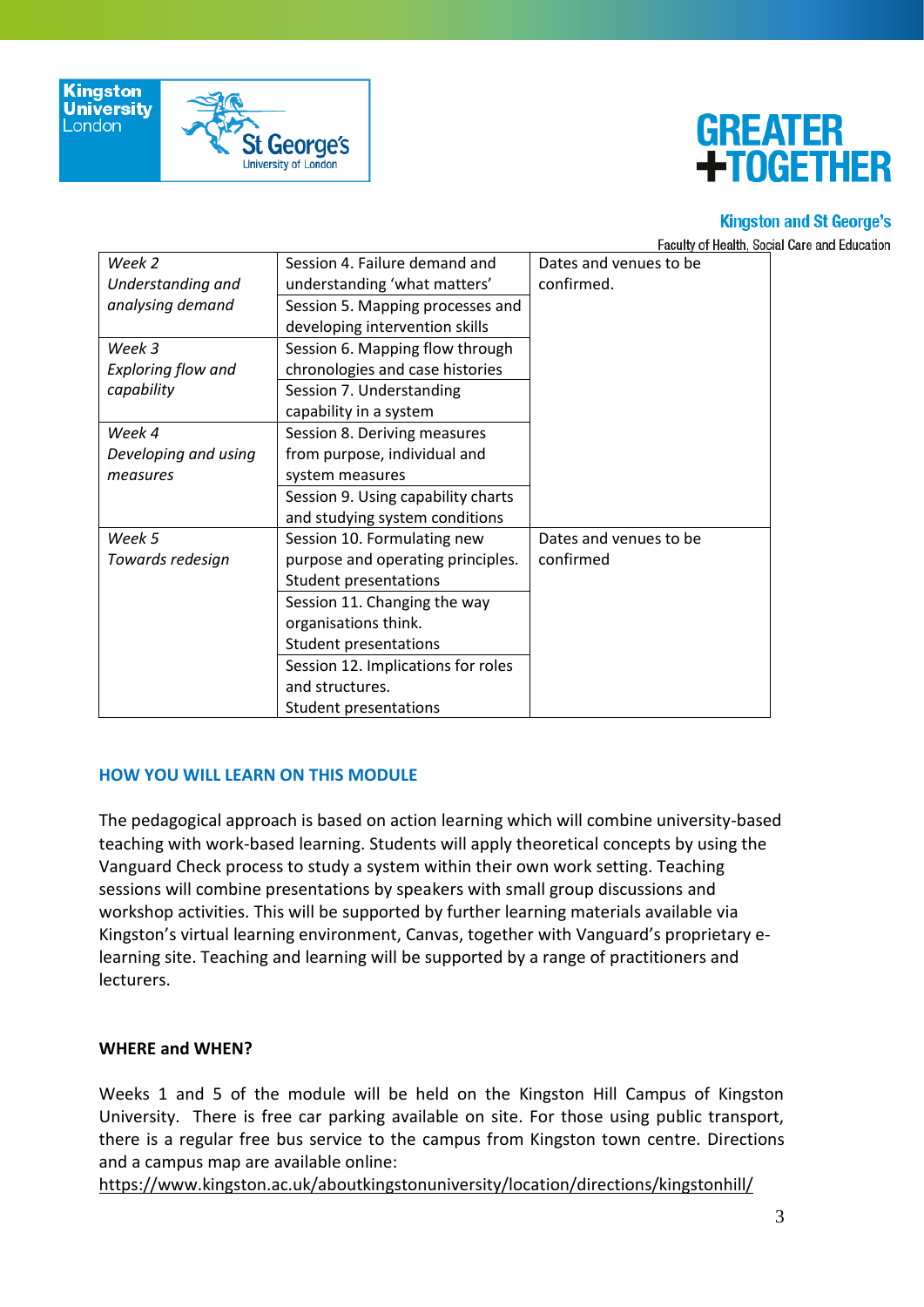



Weeks 2, 3 and 4 will be hosted by participating organisations in order to maximise the opportunity for normative learning and knowledge sharing.

#### **Attendance**

You are expected to attend all learning sessions. An attendance register is kept. You should make sure that work commitments do not clash with attendance.

Learning sessions are between 9am and 4pm. We aim to start each session at 9am promptly. We will normally finish by 4pm.

If you are not able to attend a learning session, please email Jo, Dermot or Rick before the start of the day.

## **HOW YOU WILL BE ASSESSED?**

There will be one summative assessment in two parts. The first part is a twenty-minute assessed oral presentation, in which students will explain what they have learned through application of the Vanguard Method to their own organisation. The second part is a compendium of original project materials, which should provide supporting evidence of their findings and analysis. The compendium must include reference to the literature and theoretical concepts covered during the module.

**Formative/ Feed Forward**: During sessions hosted by participating organisations, students will be provided with historical case studies where they will be required to map flow and explore capability in the system. Students will also be encouraged to reflect on their own experience of applying the Vanguard Method in a safe and supportive environment. Group discussions and presentations will provide opportunities for feedback and also for 'feed forward' guidance to support students to achieve their full potential in the summative assessment.

# **Core reading:**

*Davis, R. (2016) Responsibility in Public Services. Axminster: Triarchy Press*

*Deming, W. E. (2000). Out of the Crisis. Cambridge, MA: MIT Press.*

*Egan, G. (2013). The skilled helper: A problem-management and opportunity-development approach to helping. Belmont, CA: Cengage Learning, Brooks/Cole.*